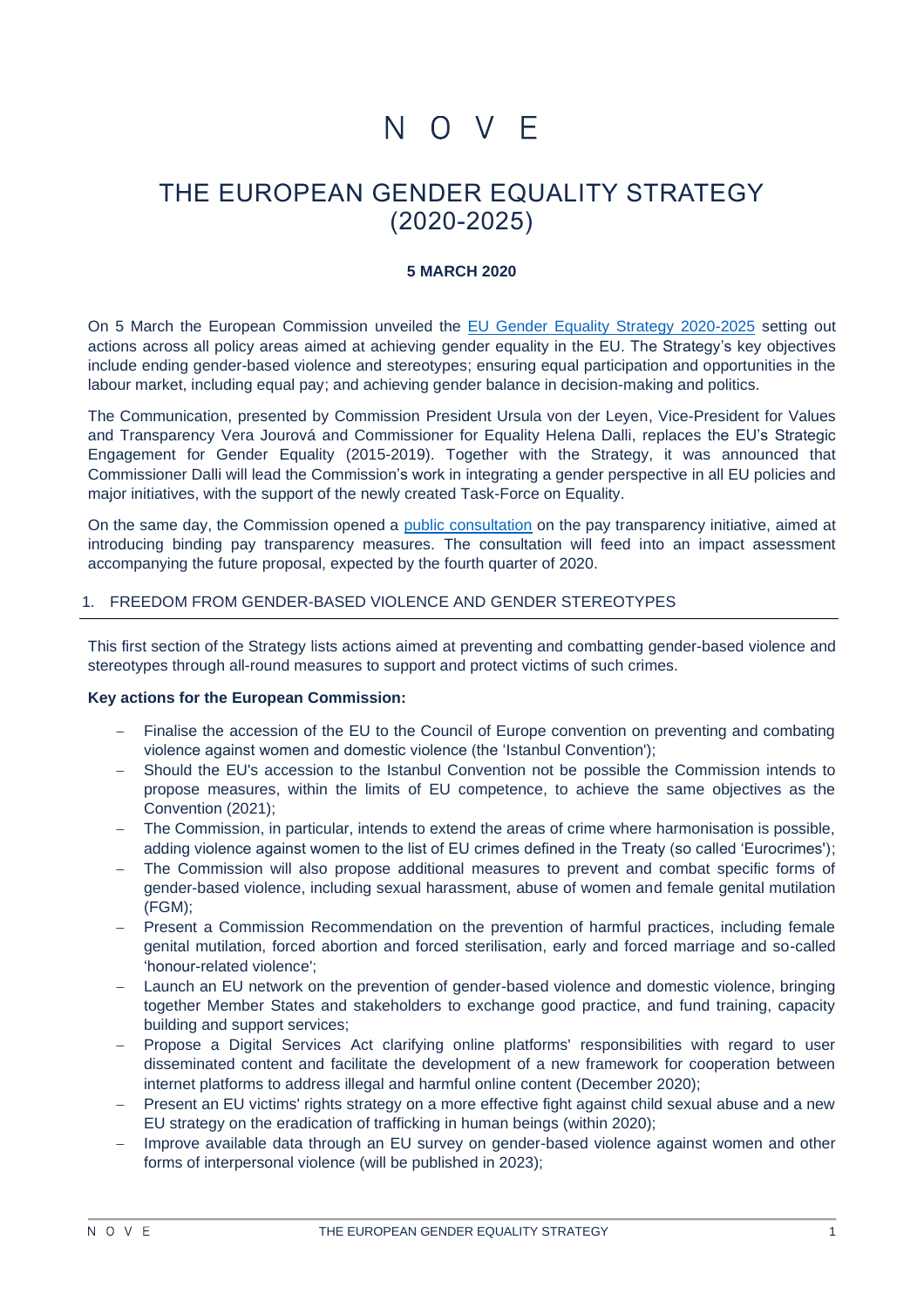- − Supporting projects promoting gender equality under Creative Europe, including under Music Moves Europe, and present a gender equality strategy in the audio-visual industry as part of the next MEDIA sub-programme, including financial support, structured dialogue, mentoring and training for women film-makers, producers and screenwriters;
- Follow the European approach on AI, as set out in the new Commission White Paper, grounded in EU values and fundamental rights, including non-discrimination and gender equality;
- Launch an EU-wide communication campaign to tackle gender stereotypes.

#### **Key actions for the Council:**

− Conclude the EU's accession to the Istanbul Convention and ensure swift EU ratification.

# **Key actions for the Member States:**

- Ratify and implement the Istanbul Convention (if not already done so);
- Ratify and implement the International Labour Organization Convention to combat violence and harassment in the world of work;
- − Implement the Victims' Rights Directive, the Child Sexual Abuse Directive and other relevant EU law protecting victims of gender-based violence;
- − Systematically collect and report data on gender-based violence;
- Support civil society and public services in preventing and combating gender-based violence and gender stereotyping, including with the help of EU funding available under the 'citizens, equality, rights and values' programme (2021-2027).

# 2. THRIVING IN A GENDER EQUAL ECONOMY

To tackle issues like the underrepresentation of women in the labour market the Strategy proposes measures meant to create a level-play field for men and women from childhood, education and training to career and public policy.

# **Key actions for the European Commission:**

- Propose binding measures on pay transparency (within 2020);
- − Enforce the Work-Life Balance Directive and other EU laws to close gender gaps and discrimination in the labour market;
- − Monitor through the European Semester the gender equality progress in Member States, in particular in their labour market, social inclusion and education;
- − Support structural reforms in Member States to increase gender equality in the labour market through the Structural Reform Support Programme;
- Support women as investors and entrepreneurs through the Horizon Europe's European Innovation Council and through the InvestEU programme;
- − Address the digital gender gap in the updated Digital Education Action Plan;
- Present the Updated Skills Agenda for Europe and a proposal for a Council recommendation on vocational education and training, addressing gender balance in traditionally male- or female dominated professions, gender stereotypes and gender gaps in education and training;
- − Propose to revise the Barcelona targets for the provision of early childhood education and care arrangements for children and propose a Child Guarantee focusing on barriers preventing children from accessing necessary services;
- Reinforce the Youth Guarantee to specifically address women that are not in education, employment or training and to ensure equal opportunities;
- Foster equality through the upcoming European Education Area and through the renewed Strategic Framework for Gender Equality in Sports;
- Development of an Inclusion and Diversity Strategy for the future Erasmus+ programme to provide guidance on how the programme can help address gender inequalities in all education and training, youth and sport sectors;
- − Assess how risks and resources are shared in pension systems between women and men in the 2021 edition of the Pension Adequacy Report;
- − Present a Green Paper on Ageing with a focus on long-term care, pensions and active ageing;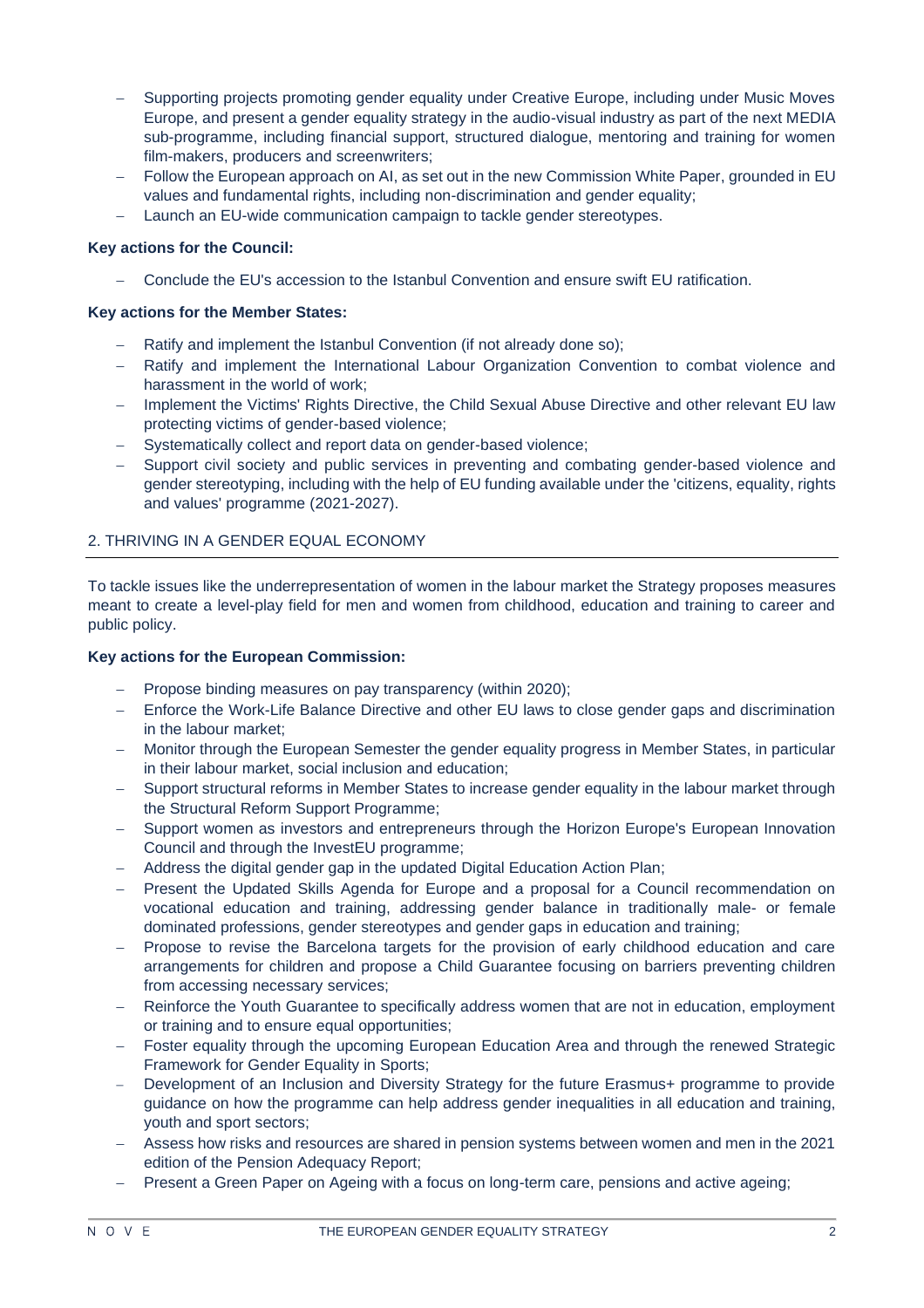## **Key actions for Member States:**

- − Transpose the Work-Life Balance Directive and properly implement EU gender equality and labour law;
- Follow up on the Council conclusions of June 2019 "Closing the Gender Pay Gap: Key Policies and Measures";
- Ensure adequate investments in early childhood education, care services and long-term care services including from available EU funding;
- − Implement the Ministerial declaration of commitment on 'women in digital'.

#### 3. LEADING AND PARTICIPATING EQUALLY THROUGHOUT SOCIETY

The measures proposed in this section of the Strategy are meant to tackle the issue of both pay and representation gap between in the EU. Particular attention is dedicated to the gender balance in the European Institutions.

#### **Key actions for the European Commission:**

- Push for the adoption of the 2012 proposal for a Directive on improving the gender balance on corporate boards, which set the aim of a minimum of 40% of non-executive members of the underrepresented sex on company boards;
- − Promote the participation of women as voters and candidates in the 2024 European Parliament elections;
- − Promote EU Platform of Diversity Charters in all sectors;
- − Reach gender parity (50%) at all levels of Commission's management by the end of 2024 and increase efforts towards reaching a larger share of female managers in EU agencies;

#### **Key action for the European Parliament and the Council:**

- Adopt measures to improve gender balance at all levels of their management and in leadership positions;
- − Adopt the proposal for a Directive on improving the gender balance on corporate boards;

#### **Key action for the Member States:**

- − Transpose and implement the Directive on improving the gender balance on corporate boards, once adopted;
- Develop and implement strategies to increase the number of women in decision-making positions in politics and policy making.

#### 4. GENDER MAINSTREAMING AND AN INTERSECTIONAL PERSPECTIVE IN EU POLICIES

The below measures are based on the assumption that gender mainstreaming ensures policies and programmes maximise the potential of all women and men in society. The main focus is thus on redistributing powers, influences and resources in a fair and gender-equal way, tackling inequality, promoting fairness, and creating opportunity.

- − Integrate a gender perspective in all major Commission initiatives during the current mandate (e.g. the European Green Deal, the Building Renovation Wave or the EU Strategy on Climate Adaptation);
- − Establish the Task Force for Equality composed of representatives of all Commission services and of the European External Action Service to ensure the implementation of equality mainstreaming, including gender equality, at operational and technical level (e.g. for policies such as the Building Renovation Wave or the EU Strategy on Climate Adaptation.
- − Integrate with a gender dimension the EU Beating Cancer Plan (to be launched in 2020);
- − Adoption, in 2020, of the EU Drugs Agenda 2021-2025 to address gender-specific challenges faced by women and girls in substance abuse;
- − Adoption of the forthcoming Action Plan on Integration and Inclusion and of the EU strategic frameworks on disability, LGBTI+, Roma inclusion and children's rights.